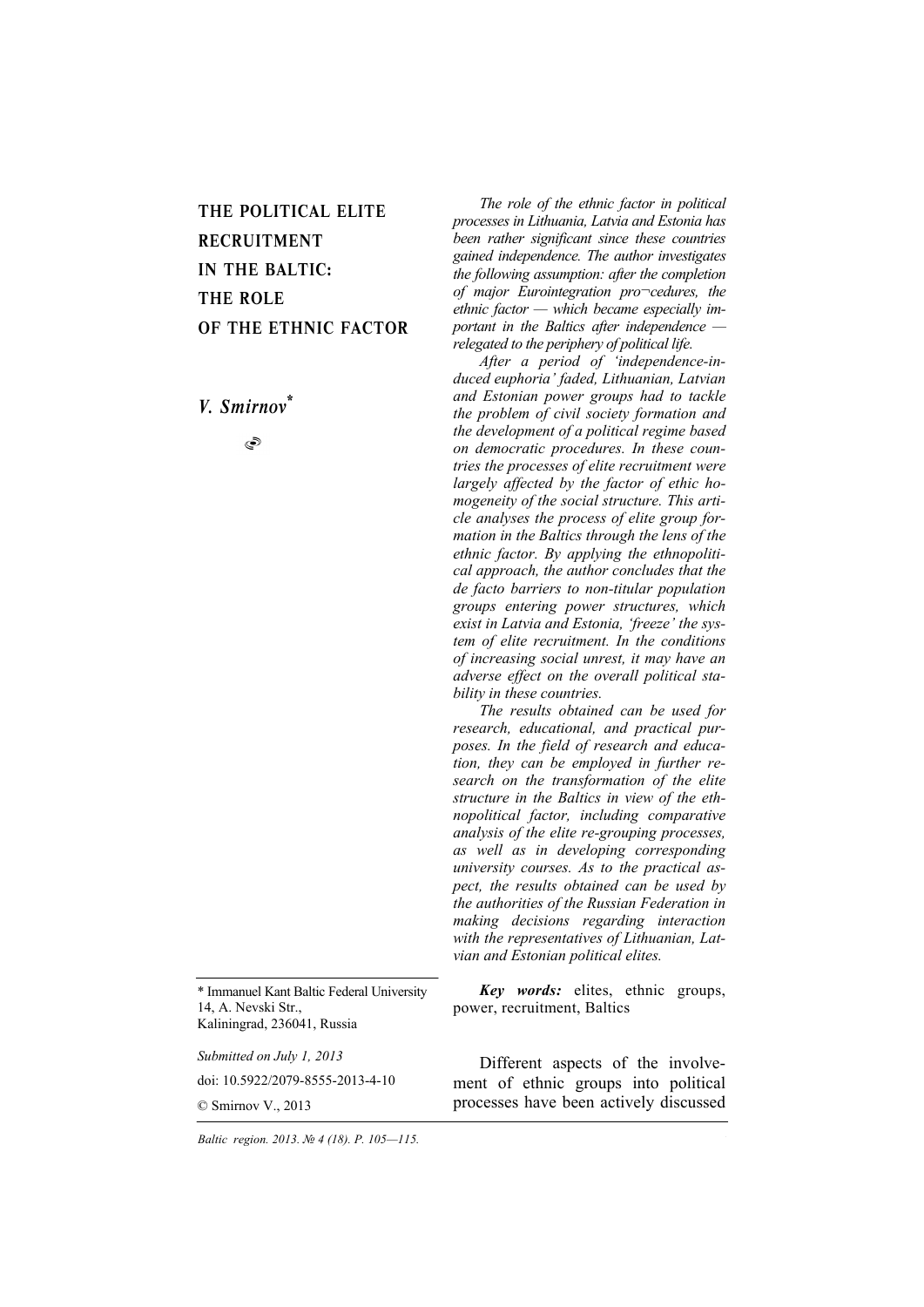by political scientists over the last quarter century. As to the Lithuanian, Latvian, and Estonian republics, the role of ethnical factor in politics has been relevant since independence. But can one claim that, after the completion of the main Euro integration procedures, the ethnic factor, to which major significance was attached earlier, was pushed towards the periphery of the political life? Different aspects of the involvement of ethnic groups into political processes have been actively discussed by political scientists over the last quarter century. As to the Lithuanian, Latvian, and Estonian republics, the role of ethnical factor in politics has been relevant since independence. But can one claim that, after the completion of the main Euro integration procedures, the ethnic factor, to which major significance was attached earlier, was pushed towards the periphery of the political life?

With the help of the ethnopolitical approach<sup>1</sup>, let us analyse the actual political interactions in Lithuania, Latvia, and Estonia paying special attention to the features of political elite recruitment<sup>2</sup>. According to V. Tishkov, the disintegration of the USSR resembled a revolt of a province against the central power more than a politically and legally correct procedure of independence declaration. The political legitimacy was attached to this process by the 'popular' (more precisely, ehtnonationalistic) movements, in particular, the popular fronts of the Baltics. It is they that developed the "ideology of disintegration", whose elements were borrowed by nationalist movements other Union republics and autonomous areas in Russia. The replacement of the notion 'nation' with that of 'ethnos' played an important role in the ideological justification of the imminent disintegration [7, с. 154].

After the euphoria caused by independence had faded, the power groups of Lithuania, Latvia, and Estonia faced the problems of developing a civil society and creating a political regime based on democratic procedures. In these countries, the processes of elite recruitment have been affected by the ethnic homogeneity of society. Data on the population composition of all three countries over the last 25 years is presented in Table 1.

In Lithuania, the Lithuanian ethnic group constitutes the overwhelming majority; two other large groups are the Polish and Russians<sup>3</sup>. The population composition of the Lithuanian Republic did not undergo any significant changes over the Soviet period. According to the 1959 census, Lithuanians accounted for 79.3 % of the country's residents; in 1989, their share was 79.6 %. At the same time, the percentage of the title population was decreasing in the other two republics: 74.6 % in 1959 and 61.5 % in 1989 in Estonia; 62 % and 52% in Latvia [2]. Against the background of stable specific weight of the title nation, the number of Lithuanians at power was constantly increasing. Antanas

<sup>&</sup>lt;sup>1</sup> For more detail on the heuristic value of the ethnopolitical approach when considering events in the field of enthnnational relation and analysing the causes, forms and methods of intended politicisation of ethnicity see the works of V. Tishkov [5—7].  $^{2}$  In this case, elites are viewed from the functional rather than value perspective, i.e.

as individual exerting decisive influence on making decisions crucial for the society.

<sup>3</sup> Researcher emphasise that the largest ethnic minorities (the Polish and Russians) generally tend to support the idea of integrating into the Lithuanian society, although they demonstrate different adaptation strategies. — For more detail, see [11].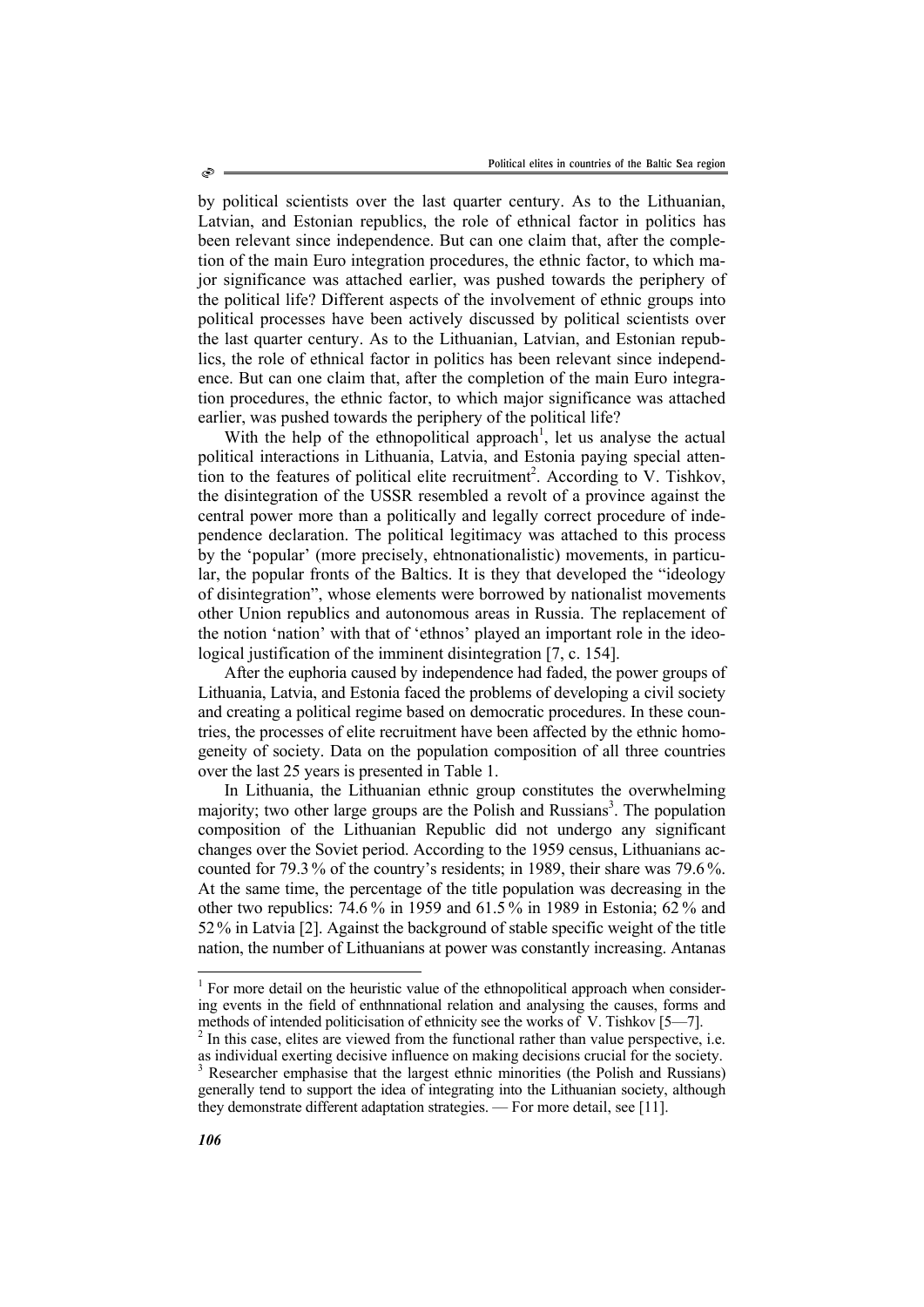Sniečkus, the head of the Communist Party of Lithuania in 1936—1974, played a significant role in this process. He was on good terms with the Soviet leadership, and as a result managed to minimise the deployment of large industrial facilities in Lithuania, which would entail an inflow of a considerable number of non-Lithuanian Soviet citizens in the country. In 1953—1990, the number of incoming migrants amounted to 1.09 m people [16].

*Table 1* 

| Country          | 1989         | 2000         | 2011         |  |  |
|------------------|--------------|--------------|--------------|--|--|
| Lithuania:       |              |              |              |  |  |
| Total population | 3.674/100    | 3.484/100    | 3.244/100    |  |  |
| Including:       |              |              |              |  |  |
| Lithuanians      | 2.924 / 79.6 | 2.907 / 83.5 | 2.721 / 83.9 |  |  |
| Russians         | 0.344 / 9.40 | 0.219/6.3    | 0.174 / 5.4  |  |  |
| Latvia:          |              |              |              |  |  |
| Total population | 2.666        | 2.377        | 2.070        |  |  |
| Including:       |              |              |              |  |  |
| Latvians         | 1.387 / 52.0 | 1.370 / 57.7 | 1.284 / 62.1 |  |  |
| <b>Russians</b>  | 0.905 / 34.0 | 0.703 / 29.6 | 0.556 / 26.9 |  |  |
| Estonia:         |              |              |              |  |  |
| Total population | 1.565        | 1.370        | 1.340        |  |  |
| Including:       |              |              |              |  |  |
| Estonians        | 0.963 / 61.5 | 0.930 / 67.9 | 0.924 / 69.0 |  |  |
| Russians         | 0.474/30.3   | 0.351 / 25.6 | 0.341 / 25.5 |  |  |

## **Population of the Baltics, 1989—2011<sup>4</sup> , million people, %**

Lithuania has several areas densely populated by different ethnic groups. East Lithuania is multi-ethnic; half of the population is Lithuanian, one third Polish, one fifth Belarusian, and one tenth Russian. In Šalčininkai, the Polish account for the absolute majority — 79.5 %, Lithuanians for 10.4 %, Russians for 5 %. In the Vilnius region, 61.3 % of residents are Polish, 22.4 % Lithuanian, 8.4 % Russian. Russians reside predominantly in Zarasai, Trakai, and Visaginas.

Various research and election campaign results show that the ethnic minorities are not very active in the political life of modern Lithuania<sup>5</sup>. Their presence in high-level political structures and governmental institutions is insignificant. If representatives of ethnic minorities manage to secure a pub-

 4 According to national censuses (there is no data on the number of Ukrainians, Belarusians, Jews, Gypsies, and other groups).

<sup>&</sup>lt;sup>5</sup> The election law adopted in 1992 introduced a lower threshold for ensuring parliamentary representation of Russian and Polish minorities within political parties participating in election according to the proportional system: the universal threshold was 4%, the one for ethnic parties - 2%. In 1996, amendments were made to the law, according to which the universal threshold was raised to 5%, the one for electoral alliances to 7%, the one for ethnic minorities was abolished.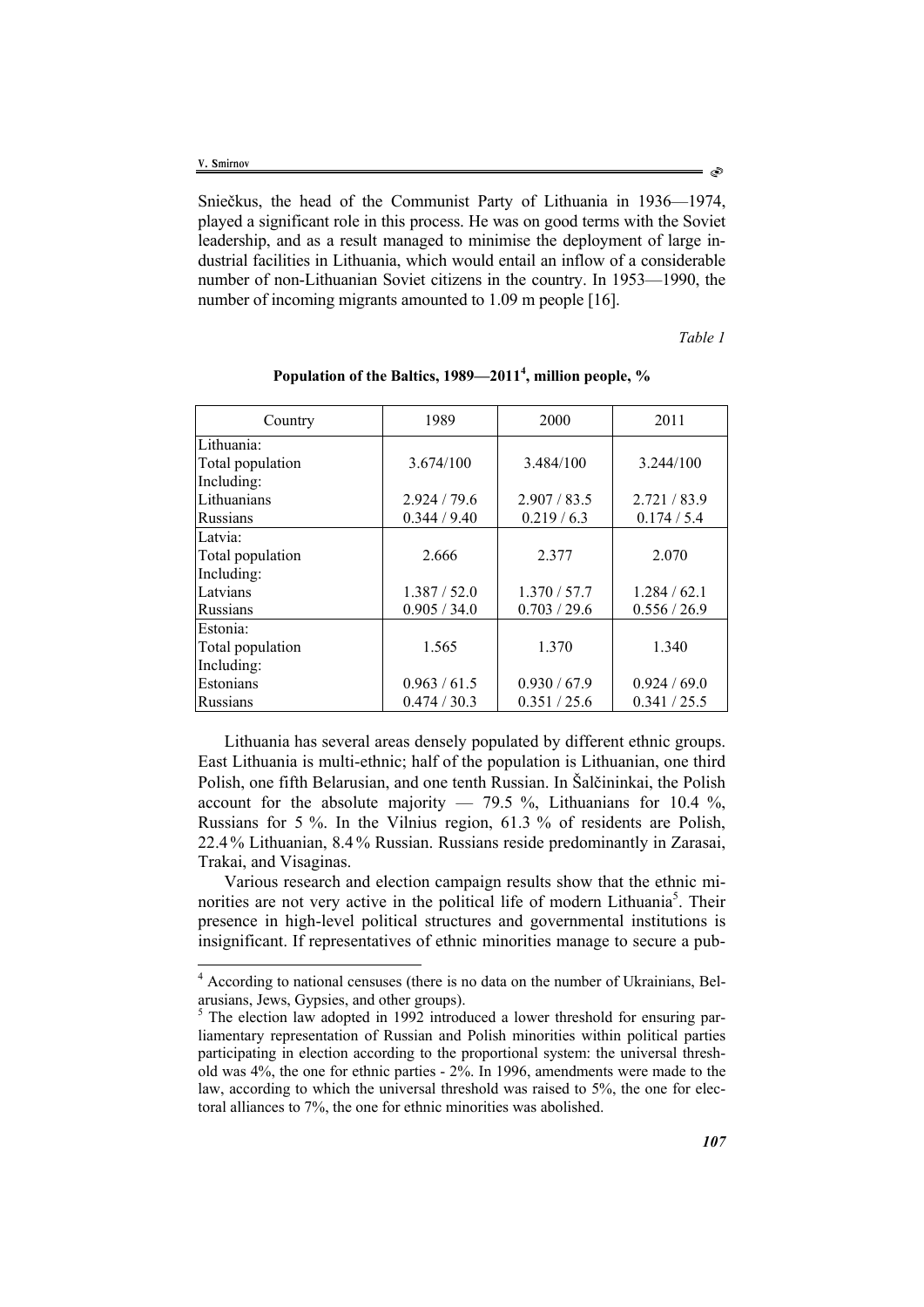lic position, in most cases it is one in the Seimas; as a rule, they are supported by 'regular' parties<sup>6</sup>, i.e. those that do not declare the protection of rights of ethnic minorities a priority. The analysis of the post-independence composition of all Cabinets shows that ethnic minorities held ministerial positions only in a handful of cases<sup>7</sup>. Predominantly, they worked at the municipal level. The Polish community has, as a rule, strong presence in the regions of Vilnius and Šalčininkai, and the Russian — in Klaipeda and Visaginas. The ethnic minority parties do not have many members (500— 1000 people), their influence on authorities is insignificant (both due to the modest numbers and the positions they occupy), which does not make it possible to think of the parties as an adequate channel for political elite recruitment [10].

In the period of establishing independence, the Republic of Lithuania had a well-defined political structure, whose 'core' was comprised by the members of the Communist Party — the nomenklatura recruited predominantly from the title nation. If, in 1945, Lithuanians accounted for 30 % of the Communist party members, in 1952, their percentage increased to 38 %, in the mid-1980s, to 70 %; Lithuanians also held 91.5 % of administrative positions [13].

In Latvia and Estonia the specific weight of the title nation in the elite structure was rather insignificant. By the mid-1980s, Latvians accounted for less than 40 % of the Communist party members, whereas, in Estonia, the title nation accounted for just above 50%.

As to the bureaucracy, Latvians held 61.3 % of such positions, Estonians 82.2 % [17]. Throughout the Soviet period, the numbers of ethnic Lithuanians in the political elite of Lithuania remained high, whereas other groups constituted the minority<sup>8</sup>.

Lithuania approached the moment of the collapse of the Soviet Union with elite that was ethnically homogenous: the actual administrative levers were the realm of the national Lithuanian elite, which made decisions in line

 $\overline{a}$ 

<sup>&</sup>lt;sup>6</sup> The Lithuanian Russian Union formed a coalition with the Social Democrat Party of Lithuania in the 2000 election. As a result of the parliamentary campaign, the leaders of the Lithuanian Russian Union – brother and sister S. Dmitriev and L. Dmitrieva –stood in the election with the Labour Party. Before that, the Dmitrievs worked together in the Vilnius City Council. A representative of the Russian Alliance, I. Rozova, became a member of the Seimas running in the election with the Electoral Action of Poles in Lithuania – a party focusing on the protection of the Polish minority, which joined the incumbent governmental coalition.

 $<sup>7</sup>$  At the same time, one cannot ignore the case of the famous Lithuanian political of</sup> Russian origin, the leader of the Labour Party, a former member of the European Parliament, V. Uspaskich, who served as the Minister of Economy in 2004—2005.

<sup>&</sup>lt;sup>8</sup> However, it would be incorrect to associate the high percentage of the title nation representatives within the political elite with Lithuanian support for the Soviet regime. The façade of an ideological monolith (which also holds true for Latvia and Estonia) concealed the real attitude, which, according to A. Štromas, boiled down to the total denial of the victory of communism over the Baltic peoples. — For futher detail, see [16].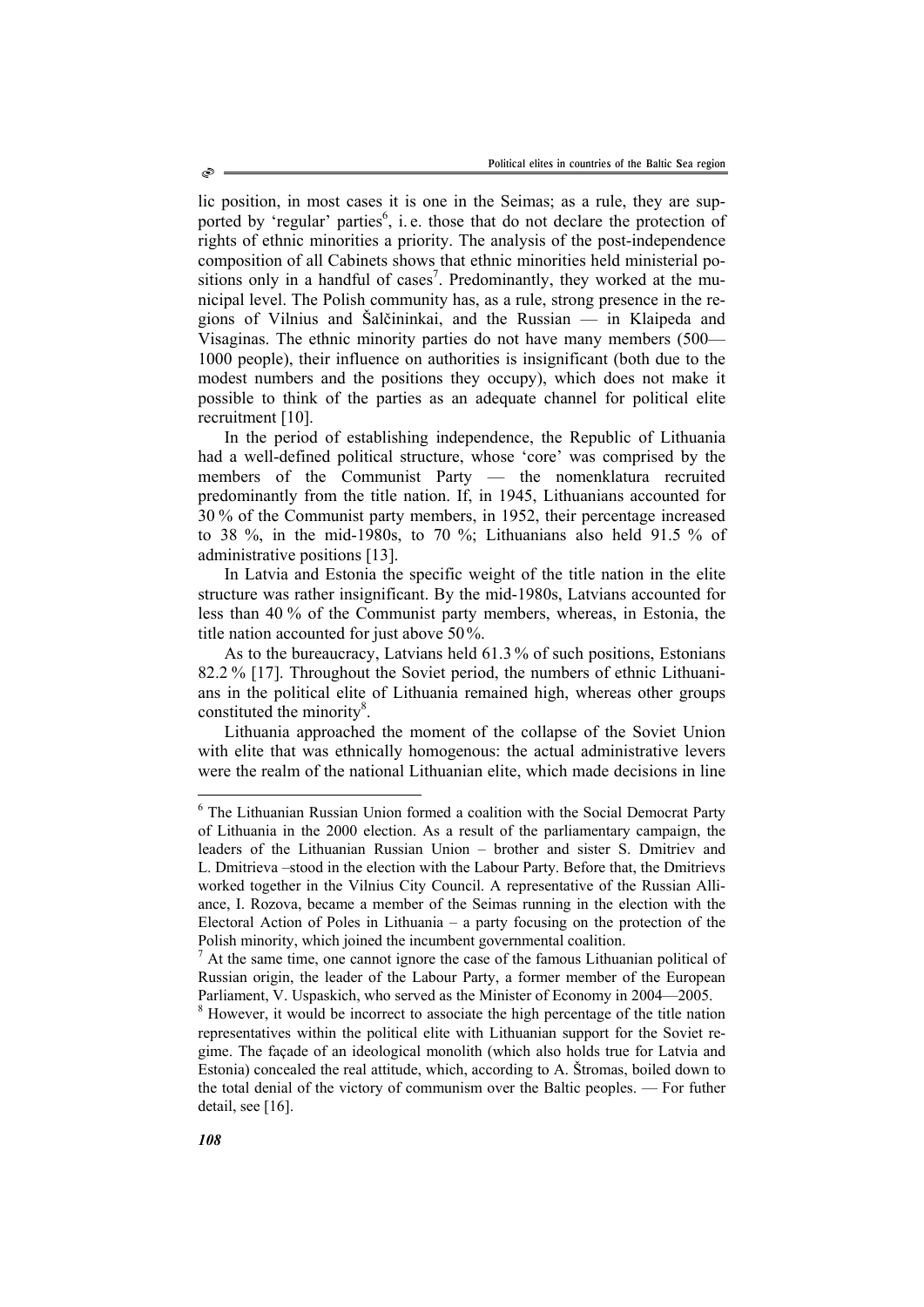$\overline{a}$ 

with the Communist Party's policy, but enjoyed significant autonomy. By the end of the Soviet period, although legally accountable to Moscow, the country was administered by the Lithuanian elite, which was even more homogenous than during the interbellum [8].

In Estonia and Latvia, ethnicity became the basis for political segregation after independence. The creation of an exclusive 'environment' for the title nation significantly complicated and almost eliminated all vertical mobility opportunities for representatives of other ethnic groups<sup>9</sup>. Latvian scholar J. Rozenvalds analysed the generalised group of "East Slavs" (see Table 2) [3].

*Table 2* 

| Country    | 1897 | 1925<br>1922 | 1935<br>1934 | 1959 | 1979 | 1989 | 2000 | 2011<br>2009 |
|------------|------|--------------|--------------|------|------|------|------|--------------|
| Latvia:    |      |              |              |      |      |      |      |              |
| Latvians   | 68   | 73.4         | 75.5         | 62   | 53.7 | 52   | 57.7 | 59.5         |
| East Slavs | 12   | 12.6         | 12.1         | 30.9 | 40   | 42   | 36.4 | 33.3         |
| Estonia:   |      |              |              |      |      |      |      |              |
| Estonians  | 91   | 87.6         | 88.1         | 74.6 | 64.7 | 61.5 | 67.9 | 68.7         |
| East Slavs | 4    | 8.2          | 8.2          | 22.3 | 32   | 35.2 | 29   | 28.9         |

## **Correlation between population groups in Latvia and Estonia in the 19th—21st centuries,%**

Demographic changes, which had a significant effect on the title groups of Estonia and Latvia, resulted in the dramatic transformation of general attitudes: many Latvians and Estonians started to associate and even identify 'the Russian' with 'the Soviet', thus holding post-war migrants accountable for the Soviet period. To a degree, this was a backlash from the times when the share of East Slavs in the Communist Parties of the Baltics significantly exceeded that in the general population of Lithuania, Latvia, and Estonia (representatives of the title national accounted for 69, 39, and 52 % of the Communist party members respectively).

It is worth stressing that there are some notable differences between Estonia and Latvia as to the features of development of the Russian-speaking

<sup>&</sup>lt;sup>9</sup> Lithuania chose the 'citizenship by default' pattern, when it was granted to anyone who resided in Lithuania when independence was declared, and expressed the desire to acquire it. As a result, most members of the Russian community hold Lithuanian citizenship. It was a result not only of the good will of the Lithuanian political elites, but also the disproportionally strong (in comparison to the percentage of Russians in Lithuania) presence of Russians in Sąjūdis during the years of transition. It is that period that saw the development of the conceptual framework of citizenship law, during which members of the Russian community managed to protect their interests. — For further detail, see [14].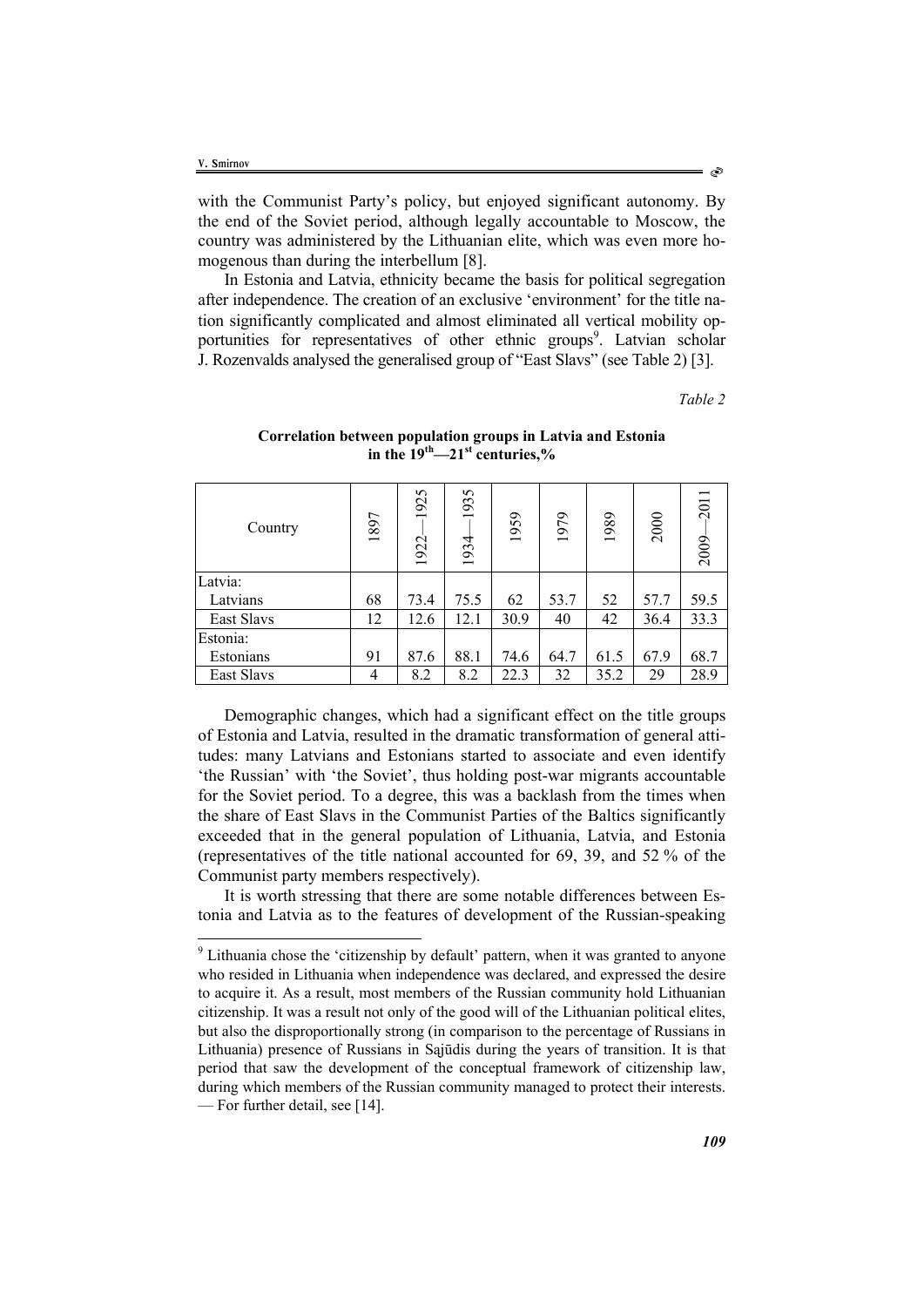communities, since it still has a significant effect on the nature and prospects of their involvement in the political process. The Latvian community is historically more numerous and better organised, which was proved by the 2012 referendum on the making Russian an official language and the 2013 election to the so-called 'Parliament of the non-represented'. Speaking of the settlement tradition, it is important to mention that Russians prevail, as a rule, in the North-Western part of Estonia (for example, in Narva, Estonians account for no more than 4 % of the population) and Tallinn (44 %). Since the rest of Estonian territory is populated by the title nation, such segmentation is an objective obstacle to the possible integration of two ethnic communities, as well as the consolidation of Russians for participating in the political process. In Latvia, the Russian-speaking population is spread more evenly. There are approximately 800,000 Russian-speaking residents (35 %, the total population of Latvia is 2.2 m people). The key areas of their residence are Riga (43 %), Daugavpils (55 %), Rēzekne (49 %), Jūrmala (36 %), Liepāja (34%), Ventspils (32%), and Jelgava (30%).

During the so-called Singing Revolution, two models of declaring independence were discussed in Estonia and Latvia. The first, promoted by the popular fronts, was dubbed 'social-realistic', since it aimed to take into account the post-war situation and gain the support of general public (regardless of nationality). The second — 'legalist', advocated by the so called civil committees, presumed the illegal nature of the Soviet rule, and thus all post-war immigrants were, too, proclaimed illegal, which excluded them from active political life. For example, in February-March 1991 (alongside the Referendum on the Future of the Soviet Union initiated by M. Gorbachev), when the authorities of the Baltics started to study the opinion of the local population about independence (in Lithuania and Estonia, it was considered an electoral consultation, in Estonia, a referendum), in Estonia, the right to vote was granted to the citizens of the prewar republic, their direct descendants, as well as individuals who made an oral statement of support for independence and were given the so-called 'green cards' from the civil committees (approximately 25,000 people) [15].

The first generation of the Latvian Popular Front leaders paid a lot of attention to working with the Russian-speaking population, resulting in a wide-spread support of the idea of independence among Latvian Russians. In 1991, independence was supported by 94 % of Latvians and 38 % of Russians. Because two thirds of the Russian population had either positive of neutral attitudes towards the initiatives of the Popular Front of Latvia, it was possible for Latvia to peacefully gain independence. However, many promises made in the years of the 'Singing Revolution' were not kept after the event; the leadership of both Latvia and Estonia restored the rights of the citizens of the pre-war republics, whereas post-war immigrants and their descendants were deprived of their political freedoms. The Latvian and Estonian elites ignored the social-realistic model opting instead for the 'legalist' pattern. A large part of the Russian-speaking communities of Estonia and Latvia had limited opportunities for participating in the processes taking place in the republics and influencing the political situation (certain political leaders were marginalised) [3].

*110*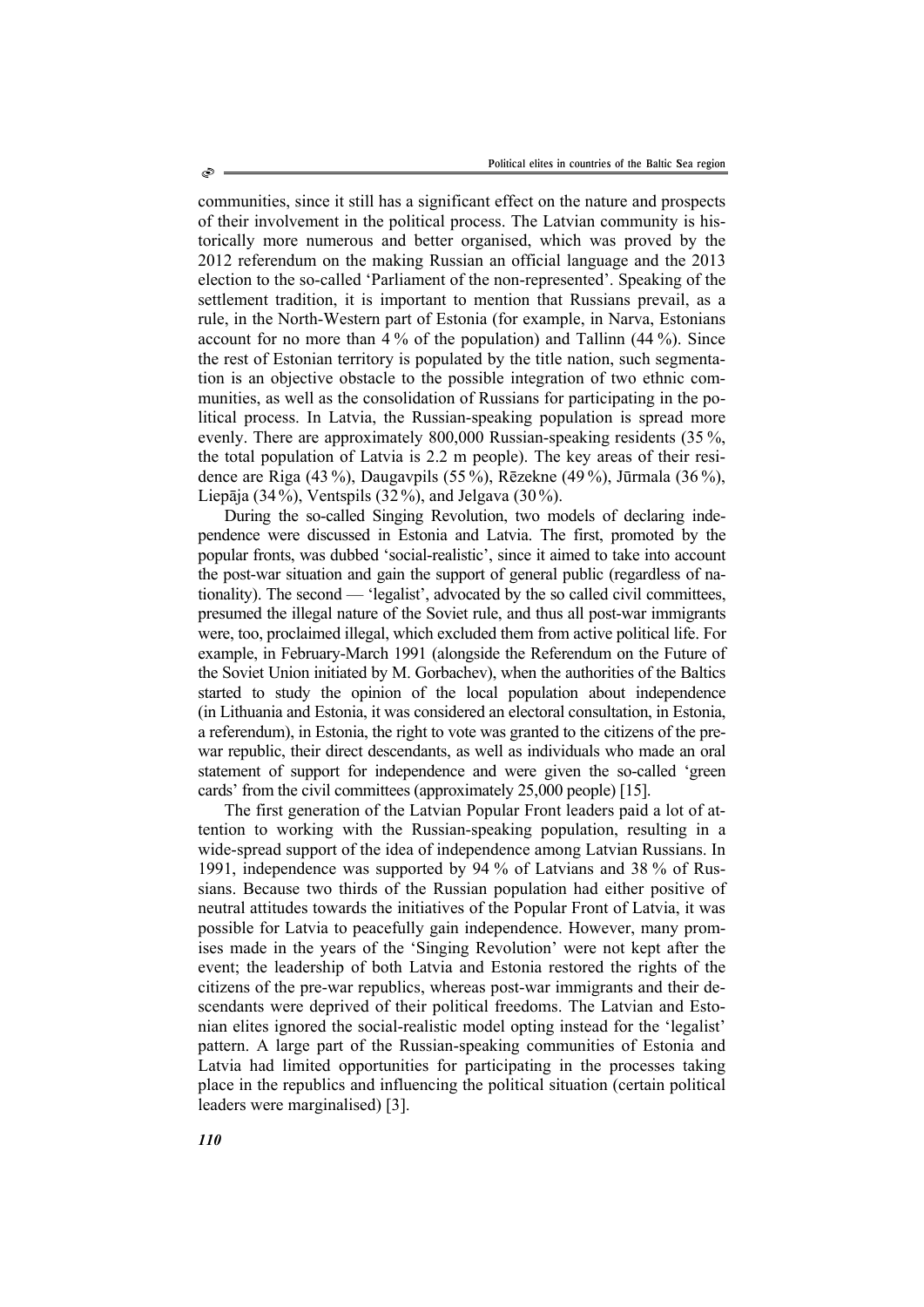According to Latvian scholars B. Zepa and I. Šūpule, through hindering social integration, members of the political elite increase tensions in the society: "They still use ethnicity to appeal to voters. Thus, it is politicians who serve as the major catalyser of ethnic tensions" [1, c. 9]. This perspective was formulated as a result of a study into the ethnopolitical tensions in Latvia focusing on the ways to resolve the conflict, which was carried out as early as 2005. However, as the municipal election held in Latvian in June 2013 showed, it is still relevant.

The problem of the Russian community participation in the political lives of Latvia and Estonia is a product of not only the ethnic factor; the citizenship issue also aggravates it. The so-called 'aliens' emerged as a result of independence declared in 1991. In Latvia, the legal framework that brought about this population category was provided by the law on the restoration of the rights of the citizens of the Latvian Republic and the basic conditions for naturalisation adopted by the Supreme Council of the Latvian Republic on October 12, 1991. Citizenship was granted only to the citizens of pre-war Latvia and their descendants. Individuals who did not meet this requirement were not given Latvian citizenship. Legally, the status of 'aliens' was introduced by the law on the status of citizens of the former USSR not holding Latvian or any other citizenship adopted on April 12, 1995. The category of 'aliens' included former USSR citizens, who did not hold any citizenship at the time the law was adopted and met the following legal requirement: "On July 1, 1992, they were, regardless of the status of the housing specified in the registration, registered on the territory of Latvia or their last registered residence before July 1, 1992 was on the territory of the Latvian Republic or a court decision established the fact that, prior to the mentioned date, they had resided on the territory of Latvia for at least 10 years". This definition also extended to the children of such persons who did not hold any citizenship.

As a result of following the 'legalist' approach, the number of former citizens of the USSR, who were not granted citizenship by default, amounted to 715,000 people in Latvia (the naturalisation process began in 1995) and 500,000 people in Estonia (the naturalisation process was launched in 1992). They were issued passports emphasising their legal status: purple in Latvia and grey in Estonia. Most naturalisation applications were submitted in 1993—1997. Since 1995, when the naturalisation procedure was introduced, 138,000 people have obtained Latvian citizenship in its framework. According to the Latvian Office for Citizenship and Migration Affairs, more than 312,000 aliens were registered in the country in 2012. Most of them are Russian (more than 205,000 people), approximately 42,000 are Belarusians, 30,000 Ukrainians, 8,000 Lithuanians, and less than 500 Estonians. A short increase in citizenship granting, which took place in 2005—2006 (19,100 applicants were granted citizenship in 2005, 15,100 in 2006) was followed by a steep decrease: 6800 people became Latvian citizens in 2007, approximately 3,000 in 2008, and 2,000 in 2009. In the recent years, the naturalisation rate decreased: 1160 people became citizens in Estonia and 2330 in Latvia. The successful completion of all naturalisation tests does not guarantee the obtaining of the status of a Latvian citizen: so, in 2004, the country's govern-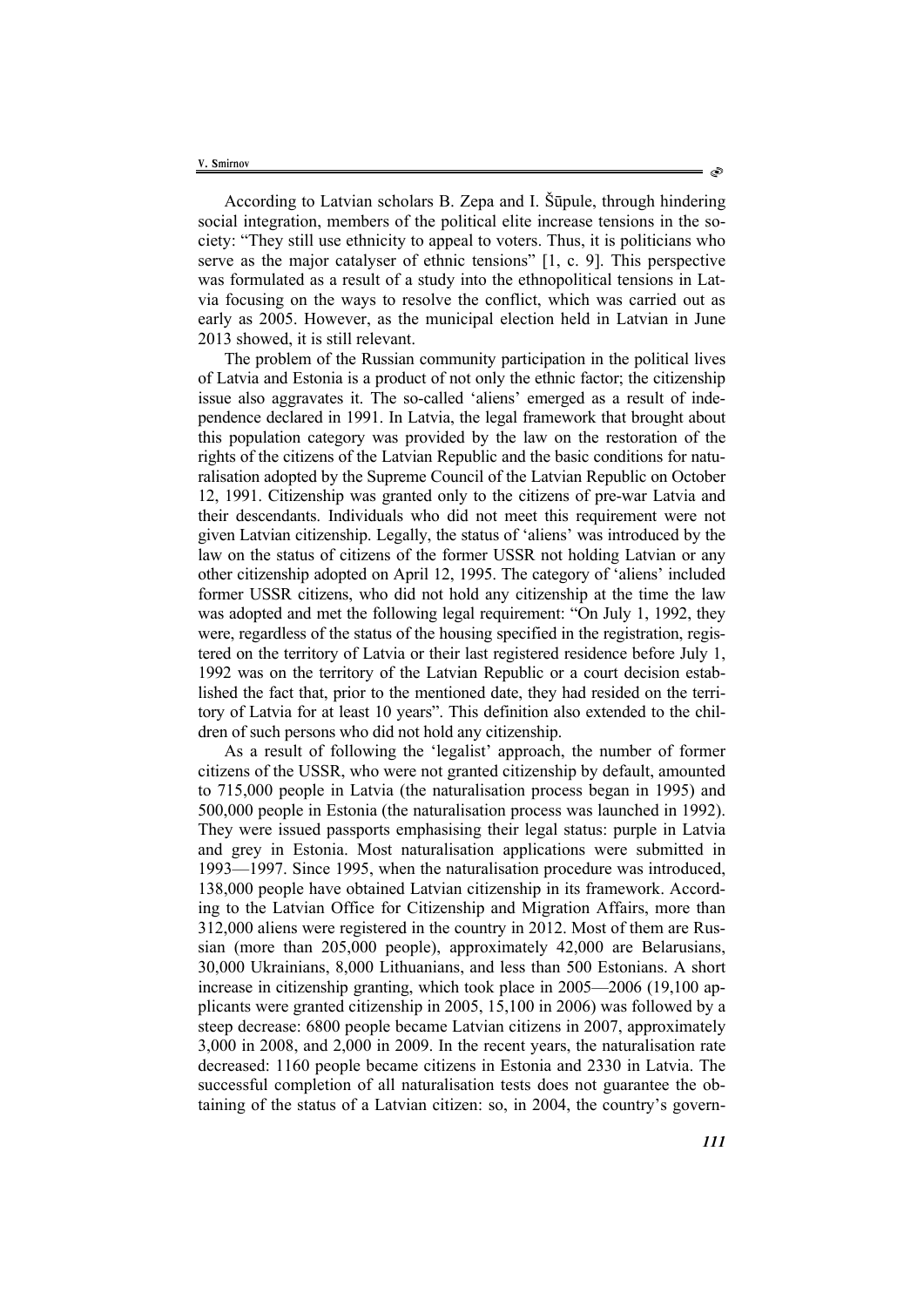ment refused citizenship to an activist of the oppositional party 'For Human Rights in United Latvia', Yu. Petropavlovsky, although he had passed the naturalisation procedure according to the Latvian laws.

Latvian 'aliens' are excluded from the political life of the country: they cannot vote either in parliamentary or local elections (unlike, for instance, Estonia, where the institution of 'aliens' also exists but they have the right to vote in municipal elections). However, in 2004, the Latvian Saeima approved amendments to the Constitution, which give EU citizens permanently residing in Latvia the right to participate in municipal elections. 'Aliens' are deprived of a number of social and economic rights — there are up to 80 differences in the rights of citizens and aliens (there were 61 differences in 2004 and 70 in 2006), including 47 professional restrictions  $(25 \text{ in } 2004)^{10}$ . In particular, 'aliens' cannot serve as public or municipal officers, hold military positions, works as judges and prosecutors; they do not have the right to establish political parties. As well as citizens, 'aliens' have to pay all taxes but, at the same time, are deprived of political representation. Thus, 'Latvian Latvia' is ignoring the classical principle "No taxation without representation". One can define the regime that has developed in Latvia as 'ethnocracy' — the politically dominant ethnic group 'privatises' the state [7, с. 144—145].

Discrimination and large-scale violation of human rights in Latvia has been mentioned in the reports of the related structures and experts of the UN, OSCE, the Council of Europe, PACE, the European Commission, and Amnesty International. They referred, in particular, to the violation of the 1994 Framework Convention for the Protection of National Minorities, the 1996 Hague Recommendations Regarding the Education Rights of National Minorities, the 1992 UN Declaration on the Rights of Persons Belonging to National or Ethnic, Religious and Linguistic Minorities, etc. In May 2005, the Latvian Saeima ratified the European Council's Framework Convention for the Protection of National Minorities with two reservations abolishing the Convention provisions ensuring the right of national minorities to communicate with the authorities within the areas of their dense residence in their own language and to use their native tongue for topographic purposes. An additional declaration almost excluded permanent Russian-speaking residents of Latvia having the status of 'non-residents' from the scope of the Convention.

In Latvia, the need to 'let Russians into politics' has been actively discussed within the political and expert community for many years, however, in practice, political mobility is hampered by ethnic restrictions. The Russian-speaking community has made numerous attempts to overcome the seemingly unbreakable barrier of ethnic isolation. In most cases, these attempts were connected with the initiatives of the political alliances — For Human Rights in United Latvia (FHRUL) and the Harmony Centre.

FHRUL, which considers the recognition of aliens as Latvian citizens with a single legislative document to be the only "morally justified" way of restoring the political rights of non-citizens, supports all intermediate steps in this

l

 $10$  For more detail see the website of the Latvian Non-Citizens Congress (www.kongress.lv).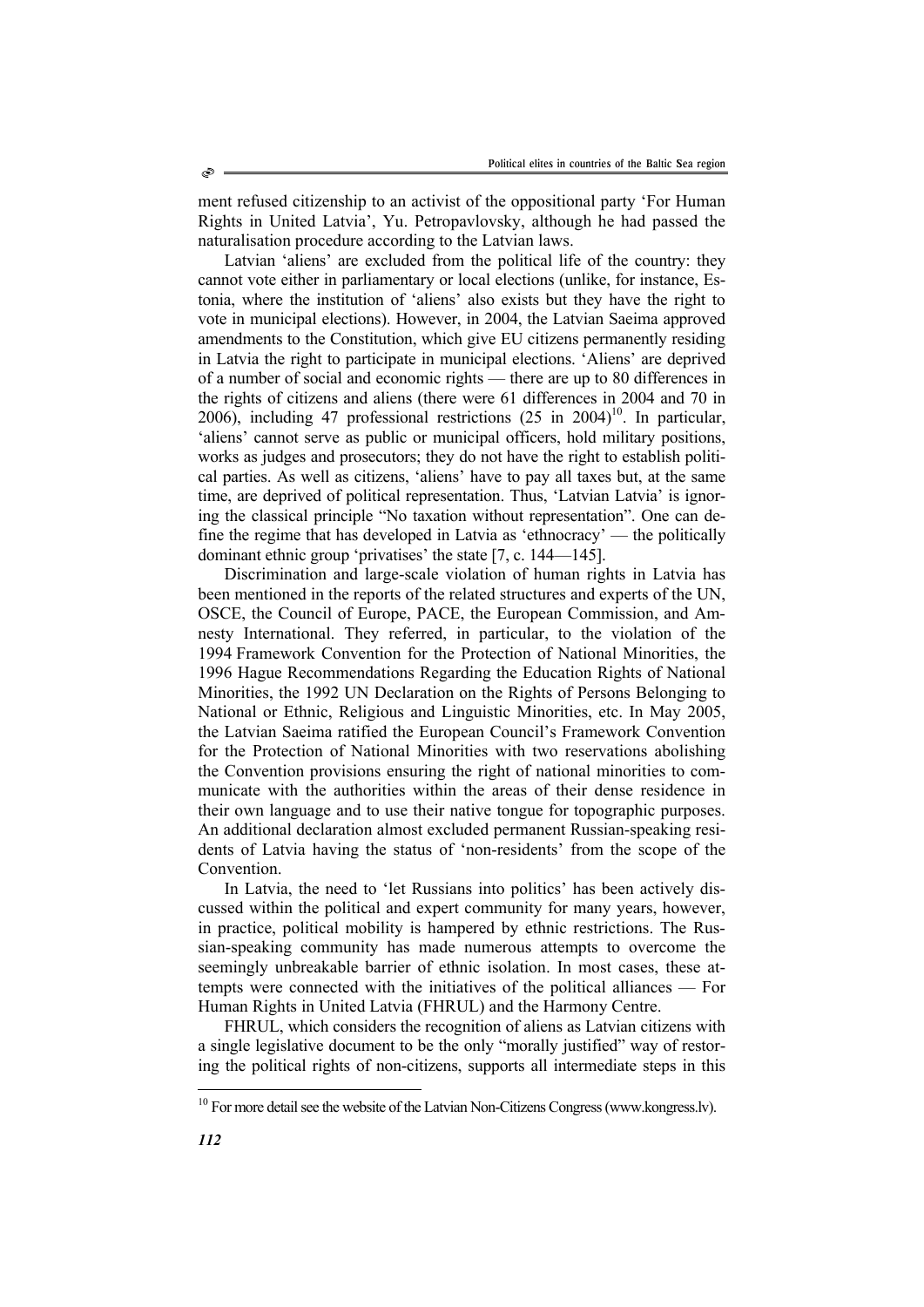direction: the 'default pattern' for certain categories of aliens, the permission to participate in municipal election, the elimination of barriers to participation in public administration as well as professional restrictions. The party is not represented either in the Riga Council or the Saeima; however, one representative of FHRUL is a member of the European Parliament, his term ends in 2014. The 2013 municipal campaign was a complete failure for the party.

The Harmony Centre advocates the acceleration and simplification of naturalisation, facilitation of the integration of 'non-citizens' through granting them more rights, including that to elect municipal representatives, free choice of the language of education at school, and the adaptation of the public administration system to the needs of the multicultural community of Latvia. Since 2009, the Harmony Centre has had a majority of seats in the Riga City Council, the mayor of the city is a Latvian citizen of Russian origin, Nils Ušakovs. As a result of the 2011 election, the Harmony Centre has the largest representation in the Saeima, however, it could not participate in the government formation, since the 'Latvian' parties — the Unity, the Reform Party, and the nationalist All For Latvia! — created a coalition. Despite the best result in the parliamentary campaign, the efforts of the coalition robbed the Harmony Centre of any opportunity to make key political decisions. In February 2012, the Harmony Centre leaders supported referendum on making Russian an official language of Latvia, which led to a national political crisis. A new non-governmental organisation — the Non-citizen Congress — that formed the "Parliament of the Non-represented" started its work in March 2013; it counts on support for the country's rational political powers. The ethnic factor is still playing an important role in the political process in Latvia; it has not been withdrawn from the agenda.

A similar situation is observed in Estonia, where 68 % of the population are Estonian, and ethnic minorities account for 32 %. After the independence, the ruling groups rejected the principle of equal democratic participation of national minorities — the democratic ideal of minority representation was viewed as a direct threat to national independence [2]. Only decades later, according to Estonian researchers L. Kalev and R. Ruutsoo, an attempt at shifting the paradigm from the ethnically centralised to the liberal (civil) model was made [9]. The actions of the Estonian authorities towards the Russian-speaking minority are dictated by the integration policy. Thus, in the post-Soviet period, no Russian-speaking party managed to win seats in the Estonian parliament on its own. The best result — six seats in 1995 and 1999 — was shown by the Russian Party of Estonia (RPE), when it was a member of the Our Home is Estonia alliance (RPE ceased to exist in 2012 becoming part of the Social Democratic Part of Estonia). As a rule, Estonian Russian-speaking voters support the Centre Party headed by the mayor of Tallinn, E. Savisaar [18]. As well as in Latvia, Estonian centrists — despite being supported by the electorate — find themselves in isolation; they were not included into the ruling coalition either in 2007 or 2011. The representation of the political interests of Russians is treated with suspicion by the title nation, which has been prevalent in the elite segment of the society for a quarter of the century [12].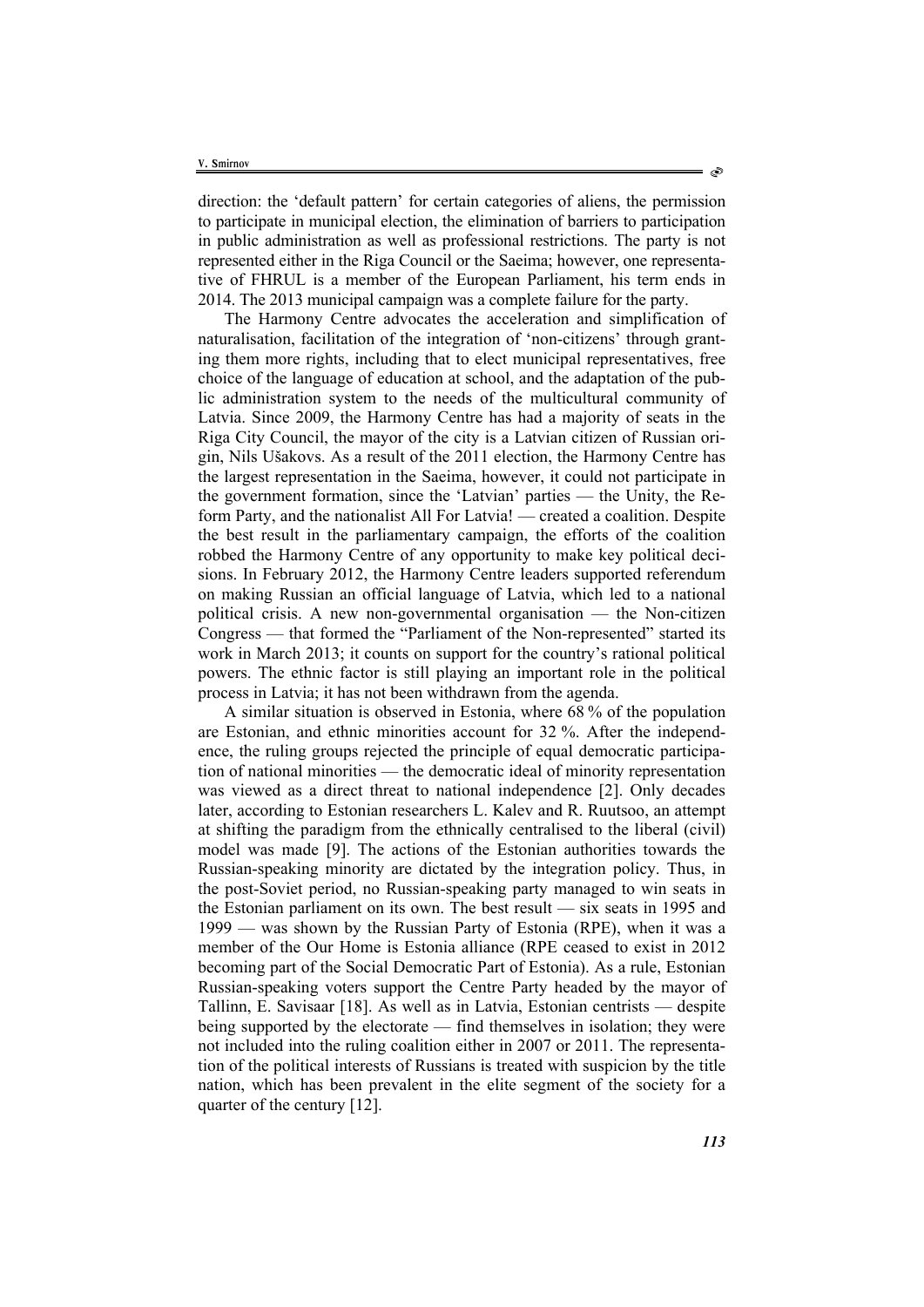Thus, the ethnic factor has a significant effect on both the political process and the formation of elite groups in Latvia, Lithuania and Estonia. Decades after the independence, the ethnic problems are still relevant, which makes it possible to speak of social lifts being 'sealed' in the conditions of ehtnocratic regimes and the system of elite recruitment being 'frozen', which cannot but affect the quality of public administration and relations between the Baltics and Russia. Inefficient ethnic policy initiatives (like putting off the 'alien' problem solution), the 'sealing' of the elite recruitment processes as a result of a narrow understanding of nation (the violation of the voting rights of 'strangers', their isolation from political administration) grant the ruling groups exclusive access to power ensuring the 'stability' of national political life. In the long run, however, such situation can be fraught with social unrest. Increasing tension is manifested in the establishment of grassroots organisations like the Non-Citizen Congress in Latvia.

*The article was prepared in the framework of the grant of the Russian Foundation for Humanities "The Formation of Parliamentary Elite in the Baltics after 1990: Key actors and Factors".* 

#### *References*

1. Zepa, B., Supule, I. 2005, Latvijskaja submarina [Latvian submarine], *Ekspert Severo-Zapad* [Expert North-West], 12—18 Sept., no. 34 (239), p. 9.

2. *Nacional'nyj sostav naselenija SSSR (po dannym Vsesojuznoj perepisi naselenija 1989* [The national structure of the population of the USSR (according to the Soviet census of 1989)], 1991, Moscow, Finansy i statistika.

3. Rozenvalds, Ju. 2012, Russkojazychnoe men'shinstvo v politicheskoj elite Latvii i Estonii: perspektivy «(de)germetizacii» [Russian-speaking minority in the political elite of Latvia and Estonia: Perspectives "(de) sealing"]. In: Gaman Golutvina, O. V., Klemeshev, A. P. (eds.) *Politicheskie elity v staryh i novyh demokratijah* [Political elites in old and new democracies], Kaliningrad, Immanuel Kant Baltic Federal University, p. 215.

4. Ruus, Ja. 2012, Elity etnicheskih men'shinstv v postkommunisticheskih stranah. Sluchaj Estonii [The elites of ethnic minorities in post-communist countries. The case of Estonia]. In: Gaman Golutvina, O. V., Klemeshev, A. P. (eds.) *Politicheskie elity v staryh i novyh demokratijah* [Political elites in old and new democracies], Kaliningrad, Immanuel Kant Baltic Federal University, p. 226.

5. Tishkov, V. 1997, *Ocherki politiki jetnichnosti v Rossii* [Essays on politics of ethnicity in Russia], Moscow.

6. Tishkov, V. 2004, *Etnologija i politika: Nauchnaja publicistika* [Ethnology and Politics: Science publicism], Moscow.

7. Tishkov, V. A., Shabayev, Yu. P. 2011, *Etnopolitologija: politicheskie funkcii etnichnosti* [Ethnopolitology: the political functions of ethnicity], Moscow, Moscow University Publishing House.

8. Furman, E. D. 2009, *Stanovlenie partijnoj sistemy v postsovetskoj Litve* [The formation of the party system in post-Soviet Lithuania], Moscow, Knizhnyj dom «Librokom».

9. Kalev, L., Ruutsoo, R. 2009, Citizenship policies between Nation-state building and Globalization: Attitudes of the decision Makersin Estonia, *Studies of Transition States and Societies*, Vol. 2, no. 1.